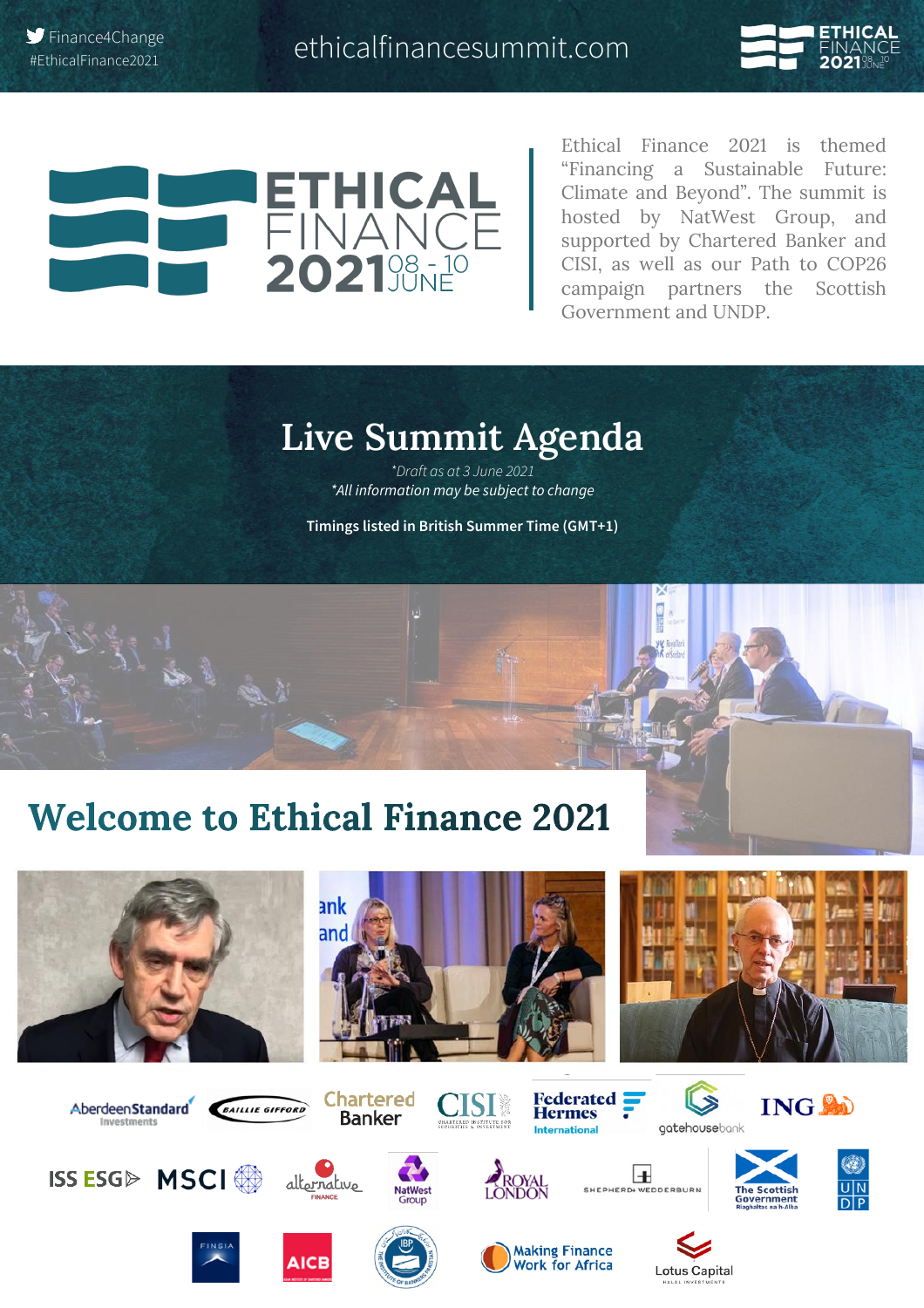

#### Ethical Finance 2021 Day 1 - Tuesday 8<sup>th</sup> June 2021

#### **Global Regional Showcase Series**

Given our increasing global reach this year we are working with select partners to curate and deliver a series of regional showcase sessions. We believe that this unique approach will further reinforce the Summit's reputation as a leading global platform for sustainable finance.

| Partner(s)             | <b>Speakers</b>                                                                                                                                                                   |
|------------------------|-----------------------------------------------------------------------------------------------------------------------------------------------------------------------------------|
|                        | AUSTRALASIA - 0700-0830 BST (1600-1730 AEST)                                                                                                                                      |
|                        | <b>Regional Overview</b>                                                                                                                                                          |
| <b>FINSIA</b>          | Giles Gunesekera, CEO, Global Impact Initiative                                                                                                                                   |
|                        |                                                                                                                                                                                   |
|                        | Panel                                                                                                                                                                             |
|                        | Chris Whitehead, CEO, FINSIA                                                                                                                                                      |
|                        | Katharine Tapley, Head of Sustainable Finance, ANZ                                                                                                                                |
|                        | Lucy Thomas, Head of Investment Stewardship, NSW Treasury Corporation                                                                                                             |
|                        | Talieh Williams, Head of Investment Stewardship, VFMC                                                                                                                             |
|                        | Dr Stuart Palmer, Head of Ethics Research, Australian Ethical Investment                                                                                                          |
|                        | SOUTH EAST ASIA - 0900-1030 BST (1600-1730 MYT)                                                                                                                                   |
|                        | <b>Regional Overview</b>                                                                                                                                                          |
|                        | Cecile Thioro Niang, Lead Economist, World Bank Group                                                                                                                             |
|                        |                                                                                                                                                                                   |
|                        | Panel                                                                                                                                                                             |
|                        | Prasad Padmanaban, Chief Executive, AICB                                                                                                                                          |
|                        | Dr Hamim Syahrum, Deputy Director, Islamic Banking & Takaful, Bank Negara Malaysia                                                                                                |
|                        | Lavanya Rama Iyer, Head of Policy & Climate Change, WWF Malaysia                                                                                                                  |
|                        | Cedric Rimaud, Fund Manager, Earthwake Green Impact Fund<br>David Smith, Head of Corporate Governance, Asia Pacific, Aberdeen Standard Investments                                |
|                        | Rafe Haneef, Chief Executive Officer of Group Transaction Banking & Group Chief Sustainability Officer, CIMB                                                                      |
|                        |                                                                                                                                                                                   |
|                        | SOUTH ASIA - 1100-1230 BST (1500-1630 PKT)                                                                                                                                        |
|                        | <b>Regional Overview</b>                                                                                                                                                          |
|                        | Sima Kamil, Deputy Governor, State Bank of Pakistan                                                                                                                               |
|                        |                                                                                                                                                                                   |
|                        | Panel                                                                                                                                                                             |
|                        | GM Abbasi, Director, Islamic Banking Division, State Bank of Pakistan<br>Azhar Aslam, Head of Islamic Banking & Governance Head Central & North Region at Standard Chartered Bank |
|                        | Mujahid Zuberi, Head Corporate & Investment Banking, Pakistan, Dubai Islamic Bank                                                                                                 |
|                        | Dr. Shah Md. Ahsan Habib, Bangladesh Institute of Bank Management (BIBM)                                                                                                          |
|                        | Muhammad Shoaib, CEO, Al Meezan Investment Management                                                                                                                             |
|                        | Khawlah Usman, Director, Marketing & Sales, The Institute of Bankers Pakistan                                                                                                     |
|                        |                                                                                                                                                                                   |
|                        | WEST AFRICA - 1300-1430 BST (1300-1430 WAT)                                                                                                                                       |
| <b>Making Finance</b>  | <b>Regional Overview</b>                                                                                                                                                          |
| <b>Work for Africa</b> | Boason Omofaye, Anchor, ARISE News                                                                                                                                                |
|                        | Al Hamdou Dorsouma, Division Manager, Climate and Green Growth, African Development Bank                                                                                          |
|                        | Panel                                                                                                                                                                             |
|                        | Abdelkader Benbrahim, Partnership Coordinator, Making Finance Work for Africa                                                                                                     |
|                        | Elsie Addo Awadzi, Deputy Governor, Bank of Ghana                                                                                                                                 |
|                        | Garba Mohammed, Group Head Sales, Non-Interest Banking, Sterling Bank Plc.                                                                                                        |
|                        | Karima Ola, Partner, LeapFrog Investments                                                                                                                                         |
|                        | Jules Ngankam, Group CEO, African Guarantee Fund                                                                                                                                  |
|                        | Hajara Adeola, CEO & Managing Director, Lotus Capital                                                                                                                             |
|                        |                                                                                                                                                                                   |

The Global Regional Showcase sessions will be 90-minute sessions with experts from international and regional financial institutions and other regional financial services stakeholders come together to discuss the latest trends in sustainable finance around the world. The indicative agenda for each session is as follows:

- Introduction to the region
- Current activities in "ethical finance" i.e. responsible finance, green banking & finance, SDG engagement, etc.
- Financial services market structure Government and regulatory frameworks for financial services
- Market, regulatory and social drivers for responsible and sustainable finance
- The "S" in ESG
- Driving Financial Inclusion
- Climate Change risks and commercial opportunities
- Tapping into global liquidity pools seeking responsible investments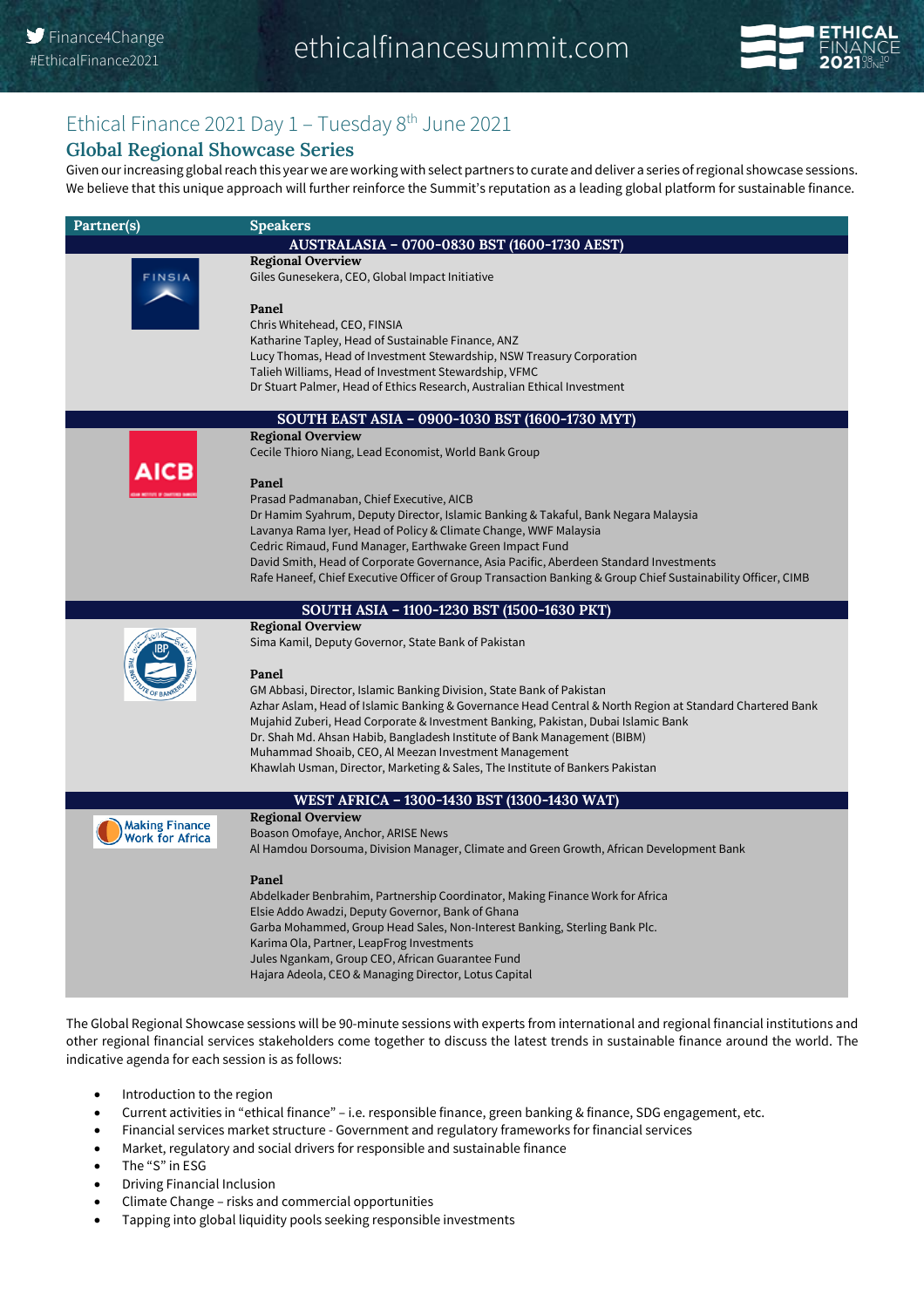

#### Ethical Finance 2021 Day 2 - Wednesday 9<sup>th</sup> June 2021 **Sustainability**

| <b>Session</b>                                                                      |      | <b>Confirmed Speakers</b>                                                                                                                                                                                                       |
|-------------------------------------------------------------------------------------|------|---------------------------------------------------------------------------------------------------------------------------------------------------------------------------------------------------------------------------------|
|                                                                                     |      | <b>GLOBAL TRENDS IN SUSTAINABLE FINANCE - 0920 - 1135 BST</b>                                                                                                                                                                   |
| Welcome                                                                             | 0920 | <b>Speakers</b><br>Omar Shaikh, Director & Co-founder GEFI<br>Kirsty Britz, Director of Sustainable Banking, NatWest Group<br>Simon Thompson, CEO, Chartered Banker Institute                                                   |
| <b>Keynote Addresses</b><br>Financing a Sustainable<br>Future                       | 0945 | <b>Speakers</b><br>Inger Andersen, Executive Director, UNEP<br>Dr Werner Hoyer, President, European Investment Bank<br>Bill Winters, CEO, Standard Chartered                                                                    |
| <b>Panel Discussion</b><br>Global Trends in<br>Sustainability                       | 1015 | Moderator<br>Dame Susan Rice, Chair, Financial Services Culture Board & GEFI<br><b>Speakers</b><br>Tan Sri Dato' Zeti Aziz, former Governor, Bank Negara Malaysia<br>Katie Murray, Group Chief Financial Officer, NatWest Group |
| <b>Initiative Spotlight</b><br>International Platform for<br>Climate Finance (IPCF) | 1115 | <b>Speakers</b><br>Steve Waygood, Chief Responsible Investment Officer, Aviva Investors<br>Dr Sarah Ivory, Lecturer in Climate Change and Business Strategy, University of Edinburgh                                            |
|                                                                                     |      | THE ROLE OF FINANCE IN DELIVERING NET ZERO - 1150 - 1405 BST                                                                                                                                                                    |
| Welcome                                                                             | 1150 | MC, Simon Thompson, CEO, Chartered Banker Institute                                                                                                                                                                             |

| In Conversation with<br><b>Manuel Pulgar-Vidal</b><br>COP26 and the Path to Net<br>Zero                                           | 1155 | <b>Interviewer</b><br>Kaisie Rayner, Climate Change Lead, Royal London<br><b>Interviewee</b><br>Manuel Pulgar-Vidal, Global Energy and Climate Practice Lead, WWF International                                                                                                                                                                      |
|-----------------------------------------------------------------------------------------------------------------------------------|------|------------------------------------------------------------------------------------------------------------------------------------------------------------------------------------------------------------------------------------------------------------------------------------------------------------------------------------------------------|
| <b>Panel Discussion</b><br>Approaches to Net Zero in<br>Banking and Investment                                                    | 1230 | Moderator<br>David Pitt-Watson, Visiting Fellow, Cambridge Judge Business School<br><b>Speakers</b><br>Deirdre Michie OBE, CEO, Oil & Gas UK<br>Masja Zandbergen, Head of Sustainability Integration, Robeco<br>Kaitlin Crouch, Sustainability Manager, ING<br>Joanne Manda, Regional Advisor, Climate Change and Innovative Finance, UNDP Indonesia |
| <b>Initiative Spotlight</b><br>The Institutional Investors<br>Group on Climate Change<br>(IIGCC) Net Zero<br>Investment Framework | 1330 | <b>Speakers</b><br>Daisy Streatfeild, Investor Practices Programme Director, IIGCC<br>Dewi Dylander, Deputy Executive Director, PKA<br>Clare Foster, Head of Clean Energy and Green Recovery Lead, Shepherd + Wedderburn                                                                                                                             |

| <b>FINANCE FOR NATURE - 1450 - 1720 BST</b>                                                     |      |                                                                                                                                                                                                                                                                                                                                                                     |  |
|-------------------------------------------------------------------------------------------------|------|---------------------------------------------------------------------------------------------------------------------------------------------------------------------------------------------------------------------------------------------------------------------------------------------------------------------------------------------------------------------|--|
| Welcome                                                                                         | 1455 | MC, Simon Thompson, CEO, Chartered Banker Institute                                                                                                                                                                                                                                                                                                                 |  |
| In Conversation with<br>Prof. Sir Partha<br>Dasgupta<br>Biodiversity in Finance                 | 1500 | <b>Interviewer</b><br>Greg Ritchie, Reporter, Bloomberg<br><b>Interviewee</b><br>Prof. Sir Partha Dasgupta, Emeritus Professor of Economics, Cambridge University                                                                                                                                                                                                   |  |
| <b>Panel Discussion</b><br>Practical Action on<br>Biodiversity                                  | 1530 | Moderator<br>Andrew Mitchell, Founder & Senior Advisor, Global Canopy<br><b>Speakers</b><br>Charlotte Kaiser, Managing Director, NatureVest, The Nature Conservancy<br>Antoine Sire, Head of Company Engagement, BNP Paribas<br>Madeleine Ronguest, Head of Environmental and Social Risk, Climate Change, FirstRand<br>Reza Marvasti, ESG Product Manager, ISS ESG |  |
| <b>Initiative Spotlight</b><br>Task Force on Nature-<br>related Financial<br>Disclosures (TNFD) | 1630 | <b>Speakers</b><br>Elizabeth Mrema, Executive Secretary, United Nations Convention on Biological Diversity<br>Mikkel Larsen, Chief Sustainability Officer, DBS Bank<br>Natalie Jackson, Executive Manager, GEFI                                                                                                                                                     |  |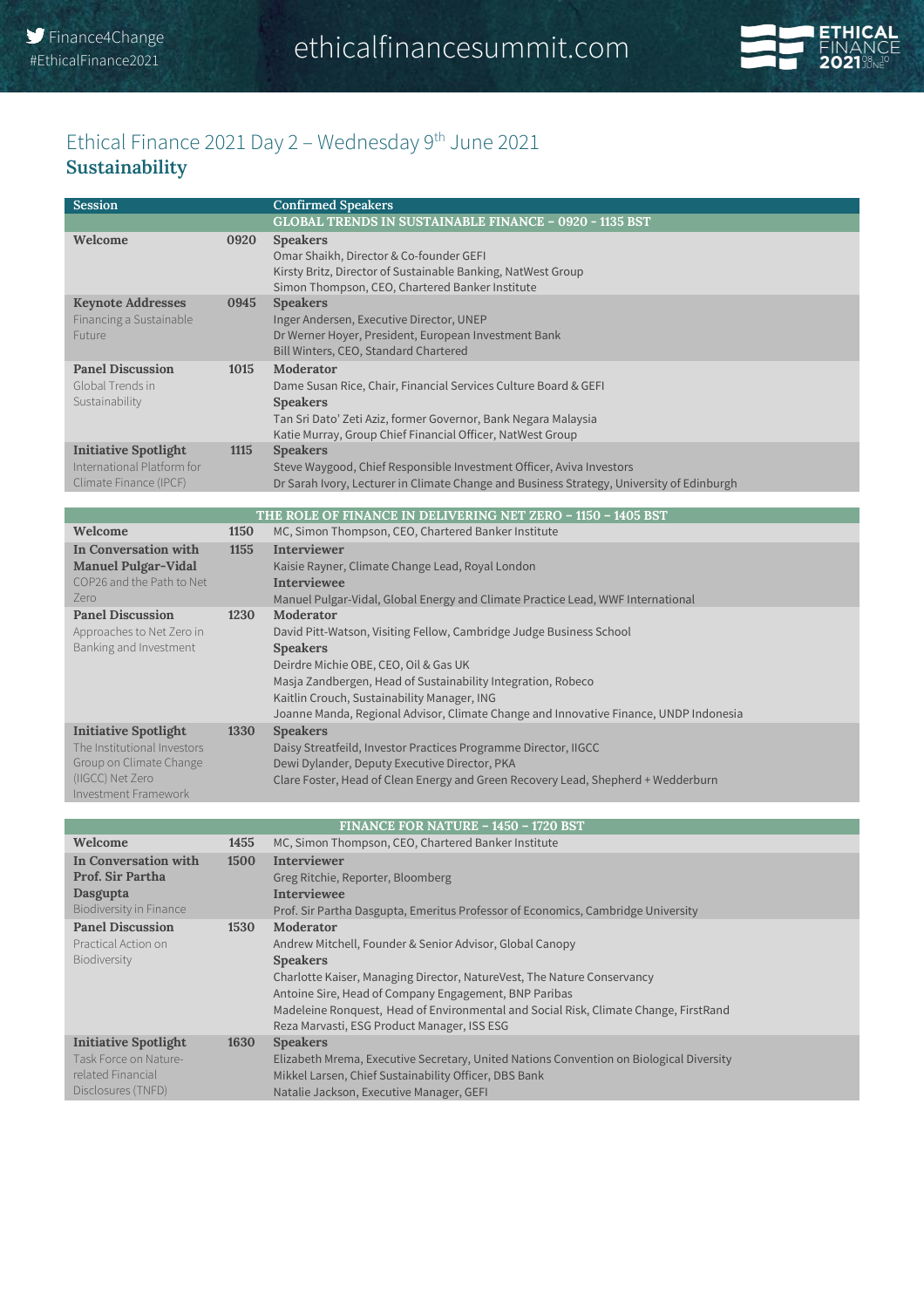

#### Ethical Finance 2021 Day 3 - Thursday 10<sup>th</sup> June 2021 **Beyond Climate**

| Session                      |      | <b>Confirmed Speakers</b>                                                                              |
|------------------------------|------|--------------------------------------------------------------------------------------------------------|
|                              |      | HOW THE WORLD CAN FINANCE THE SDGS - 0920 - 1145 BST                                                   |
| Welcome                      | 0920 | Graham Burnside, Director, GEFI                                                                        |
|                              |      | George Littlejohn, Senior Adviser, Chartered Institute for Securities & Investment                     |
| <b>Keynote Interview and</b> | 0935 | <b>Keynote Interview</b>                                                                               |
| <b>Presentation</b>          |      | Achim Steiner, Administrator, UNDP                                                                     |
| Financing the SDGs           |      | Kat Feldinger, Deputy Director Investment Finance, Scottish Government                                 |
|                              |      | Presentation                                                                                           |
|                              |      | Dora Benedek, Deputy Division Chief, Fiscal Affairs Department, International Monetary Fund            |
|                              |      | Alexander Ferenc Tieman, Deputy Division Chief, Fiscal Affairs Department, International Monetary Fund |
| <b>Panel Discussion</b>      | 1015 | Moderator                                                                                              |
| Global Perspectives on       |      | George Littlejohn, Chartered Institute for Securities & Investment                                     |
| <b>SDG Finance</b>           |      | <b>Speakers</b>                                                                                        |
|                              |      | Dr Hayat Sindi, Chief Scientific Adviser to the President, Islamic Development Bank                    |
|                              |      | Arshad Mohamed Ismail, Group Chief Executive Officer, Bank Penbangunan Malaysia                        |
|                              |      | Abubakar Suleiman, CEO, Sterling Bank                                                                  |
|                              |      | Sarah Norris, Investment Director, Aberdeen Standard Investments                                       |
| <b>Initiative Spotlight</b>  | 1115 | <b>Speakers</b>                                                                                        |
| Global Islamic Finance &     |      | John Glen, Economic Secretary to the Treasury and City Minister                                        |
| the SDGs Taskforce           |      | Sultan Choudhury, Advisory Board Member, UKIFC                                                         |
|                              |      | Stella Cox CBE, Managing Director, DDCAP Group                                                         |
|                              |      |                                                                                                        |
|                              |      | THE 'S' IN ESG - WHY IT MATTERS - 1210 - 1405 BST                                                      |
| Welcome                      | 1210 | MC, George Littlejohn, Senior Adviser, Chartered Institute for Securities & Investment                 |
| <b>Keynote Address</b>       | 1215 | <b>Keynote Address</b>                                                                                 |
|                              |      | Dr Reza Bagir, Governor, State Bank of Pakistan                                                        |
| <b>Panel Discussion</b>      | 1230 | Moderator                                                                                              |
| Rethinking the 'S' in ESG    |      | Thom Kenrick, Head of Social Banking, NatWest Group                                                    |
|                              |      |                                                                                                        |

|                             |      | <b>Speakers</b>                                                                                |
|-----------------------------|------|------------------------------------------------------------------------------------------------|
|                             |      | Andrew Cave, Head of Governance and Sustainability, Baillie Gifford                            |
|                             |      | Elena Espinoza, Acting Head of Social Issues, Principles for Responsible Investment            |
|                             |      | Leslie Swynghedauw, Vice President, ESG Research, MSCI                                         |
|                             |      | Lesley-Ann Vaughan, Product Strategy, Moojaloop Foundation (Co-Creator of M-PESA for Vodafone) |
| <b>Initiative Spotlight</b> | 1330 | <b>Speakers</b>                                                                                |
| Tobacco Free Portfolios     |      | Dr Bronwyn King, CEO, Tobacco Free Portfolios                                                  |
|                             |      | Ruben Zandvliet, Environmental, Social and Ethical Risk Advisor, ABN AMRO                      |
|                             |      | Gail Hurley, Senior Adviser, GEFI                                                              |

| STRATEGIC BUSINESS AND SUSTAINABILITY LEADERSHIP - 1425 - 1715 BST |      |                                                                                                                                                                                         |
|--------------------------------------------------------------------|------|-----------------------------------------------------------------------------------------------------------------------------------------------------------------------------------------|
| Welcome                                                            | 1425 | MC, George Littlejohn, Senior Adviser, Chartered Institute for Securities & Investment                                                                                                  |
| <b>Presentation</b>                                                | 1430 | <b>Speaker</b>                                                                                                                                                                          |
| Lessons from a Warzone                                             |      | Louai Al Roumani, Author of 'Lessons from a Warzone: How to be a Resilient Leader in Times of Crisis'                                                                                   |
| <b>Keynote Interview</b>                                           | 1455 | <b>Speakers</b>                                                                                                                                                                         |
| In Conversation with Sir                                           |      | Sir Howard Davies, Chairman, NatWest Group                                                                                                                                              |
| Howard Davies                                                      |      | Farmida Bi, CBE, EMEA Chair, Norton Rose Fulbright                                                                                                                                      |
| <b>Fireside Chat</b><br>Steering a Pathway to Net<br>Zero          | 1530 | <b>Speakers</b><br>Vivienne Yeda Apopo, Director-General, East African Development Bank & Chair, Kenya Power<br>Keith Anderson, CEO, Scottish Power<br>Allan Watt, Senior Adviser, GEFI |
| <b>Fireside Chat</b>                                               | 1615 | <b>Speakers</b>                                                                                                                                                                         |
| In Conversation with the                                           |      | William Russell, The Lord Mayor of the City of London                                                                                                                                   |
| Lord Mayor of London                                               |      | Dr. Rhian-Mari Thomas OBE, CEO, Green Finance Institute                                                                                                                                 |
| <b>Keynote Interview</b>                                           | 1640 | <b>Speakers</b>                                                                                                                                                                         |
| In Conversation with Hiro                                          |      | George Hay, Associate Editor, Reuters BreakingViews                                                                                                                                     |
| <b>Mizuno</b>                                                      |      | Hiromichi Mizuno, UN Special Envoy on Innovative Finance and Sustainable Investment                                                                                                     |